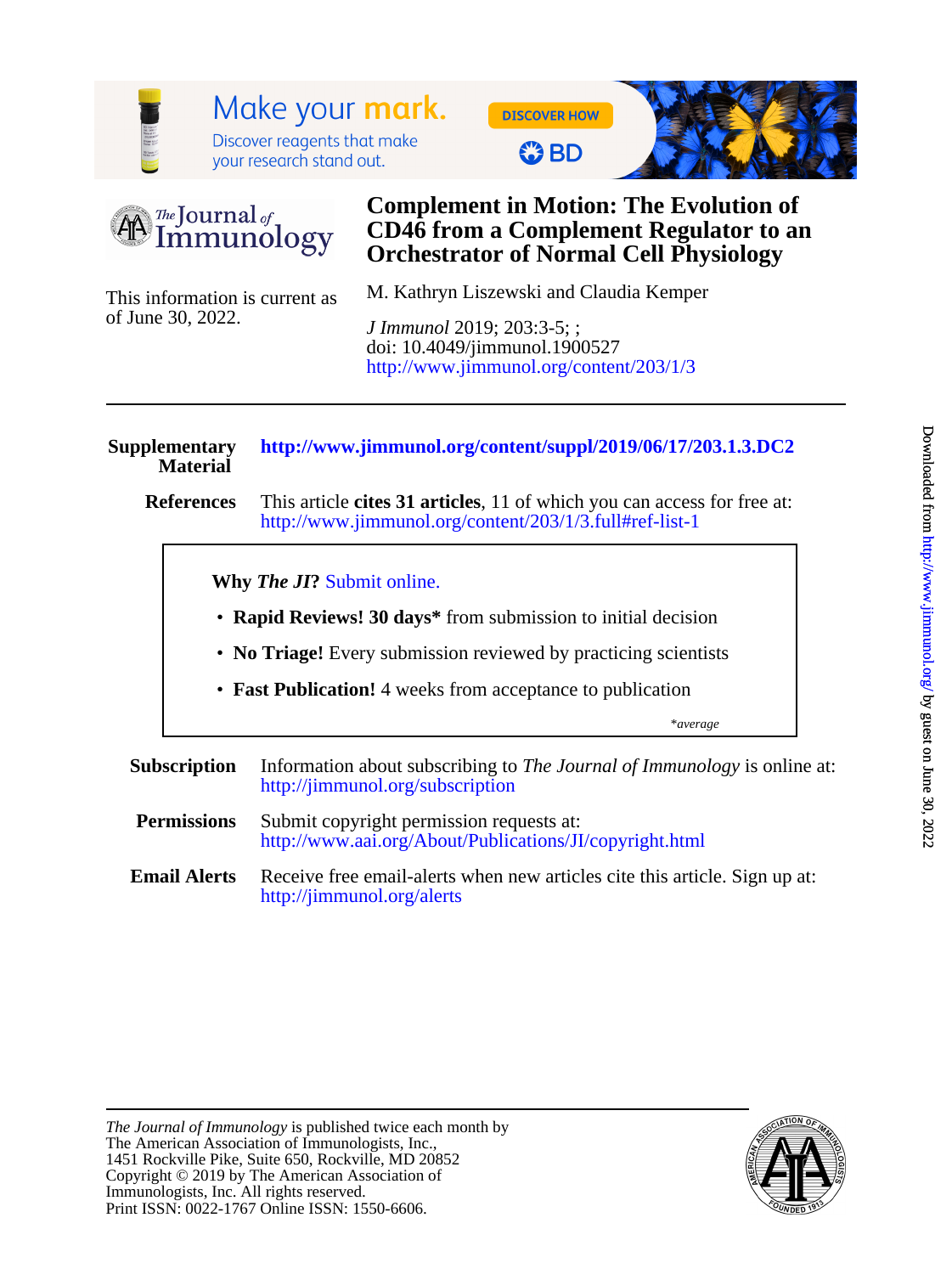# The **Journal**<br>of **Immunology**

## Complement in Motion: The Evolution of CD46 from a Cell Physiology

[M. Kathryn Liszewski](http://orcid.org/0000-0002-8859-0230)\* and [Claudia Kemper](http://orcid.org/0000-0003-4196-1417)<sup>†,‡,§</sup>

The classic pathogen-fighting functions of our microbe<br>
sensing systems, such as the TLRs, the Nod-like recep-<br>
tors, and several proteins of the complement system,<br>
had been defined relatively rapidly after their discover sensing systems, such as the TLRs, the Nod-like recephad been defined relatively rapidly after their discovery (1, 2). A more recent trend, however, clearly indicates that some of these evolutionarily ancient systems also serve additional, noncanonical roles in normal cell physiology.

In this article, we highlight how the functions of the complement component CD46 have expanded dramatically beyond its initial discovery as a regulator of complement activation. We now recognize this ancient molecule as a biological focal point for our continuously evolving understanding of the diverse roles of complement as a key orchestrator of (immunological) health.

Although identified in the early 1900s, complement traces its origins to more than a billion years ago, when primitive proteins evolved to protect cells from pathogens and to engage in other intracellular processes (reviewed in Refs. 3–5).

The contemporary complement system consists of three independently triggered activation pathways (classical, alternative, lectin) and a terminal cytolytic pathway common to all. It engages both innate and adaptive immunity. Complement component C3, the most abundant of its proteins, is the nexus where all three activation pathways converge. The proteolytic cleavage of C3 generates C3a (an anaphylatoxin) and C3b (an opsonin and critical component of the convertase complexes). Unbridled complement activation, however, would just as powerfully attack self-tissue as it does pathogens. Thus,

ORCIDs: [0000-0002-8859-0230](http://orcid.org/0000-0002-8859-0230) (M.K.L.); [0000-0003-4196-1417](http://orcid.org/0000-0003-4196-1417) (C.K.).

Abbreviation used in this article: CR, complement receptor.

Copyright 2019 by The American Association of Immunologists, Inc. 0022-1767/19/\$37.50

activation must be strictly controlled to maintain appropriate homeostasis while avoiding damage to self.

In this Pillars of Immunology article, Cole et al. (6) focused on the regulatory side of complement: in particular, on proteins that bind C3. During the 1980s, a family of structurally, functionally, and genetically related regulators was being elucidated as inhibitors of complement activation via their interactions with fragments of C3 (and/or C4). The regulators of complement activation (RCA) family, consisting of serum and cell-anchored proteins, employed two key processes: decay accelerating activity and cofactor activity. The former refers to the permanent dissociation of activating complexes (i.e., convertases), whereas the latter refers to a role as cofactor for the proteolytic cleavage of C3 (or C4) fragments in association with the serine protease, factor I.

The Atkinson laboratory had been studying polymorphisms of two such regulators, complement receptors (CR) CR1 and CR2 using C3 (i.e., C3b or iC3) affinity chromatography of surface-labeled peripheral blood cells (7). However, they routinely observed a third group of molecules when studying human leukocytes. The study by Cole et al. (6) delved into this phenomenon by examining the cell distribution, relative mobility, and antigenic specificity of "... a heretofore unrecognized group of 45,000–70,000 Mr C3-binding molecules."

The authors found that every tested cell population possessed this new factor as a broad band or doublet pattern. They dubbed the new protein gp45–70. A year later, Tsukasa Seya, of the same group, developed a purification scheme characterizing two distinct species, "upper" and "lower," each of which possessed cofactor activity for C3b cleavage (8). Interestingly, the C3b cofactor activity was unique when compared with CR1. To reflect the growing structure/function information, the Atkinson group renamed the molecule as "membrane cofactor protein (MCP)," later designated as CD46 (reviewed in Ref. 9).

Since these pioneering studies, we have learned that CD46 is ubiquitously expressed on all cells, except erythrocytes, and is a cofactor for C3b and C4b cleavage. Its cloning and characterization revealed that CD46 is a type 1 transmembrane glycoprotein coexpressed on most cells as four isoforms, which arise by alternative splicing of a single gene that lies within the RCA cluster on chromosome 1q32.2 (10–13). The structural heterogeneity is in part accounted for by alternative splicing in an extracellular region for O-glycosylation (BC region) and by having one of two intracellular cytoplasmic tails (tail 1 or tail 2;

<sup>\*</sup>Division of Rheumatology, Department of Medicine, Washington University School of Medicine, Saint Louis, MO 63110; † Immunology Center, National Heart, Lung, and Blood Institute, National Institutes of Health, Bethesda, MD 20892; <sup>‡</sup>School of Immunology and Microbial Sciences, Faculty of Life Sciences and Medicine, King's College London, London SE1 9RT, United Kingdom; and <sup>§</sup>Institute for Systemic Inflammation Research, University of Lübeck, 23562 Lübeck, Germany

Work in the Kemper laboratory is supported by the Division of Intramural Research, National Heart, Lung, and Blood Institute, National Institutes of Health. M.K.L. support was provided by the National Institutes of Health (Grant R01 GM099111).

Address correspondence and reprint requests to Dr. M. Kathryn Liszewski or Prof. Claudia Kemper, Division of Rheumatology, Department of Medicine, Washington University School of Medicine, 660 S. Euclid Avenue, Campus Box 8045, Saint Louis, MO 63110 (M.K.L.) or Immunology Center, National Heart, Lung, and Blood Institute, National Institutes of Health, 9000 Rockville Pike, Building 10/7B04, Bethesda, MD 20892 (C.K.). E-mail addresses: [kliszews@](mailto:kliszews@wustl.edu) [wustl.edu](mailto:kliszews@wustl.edu) (M.K.L.) or [Claudia.kemper@nih.gov](mailto:Claudia.kemper@nih.gov) (C.K.)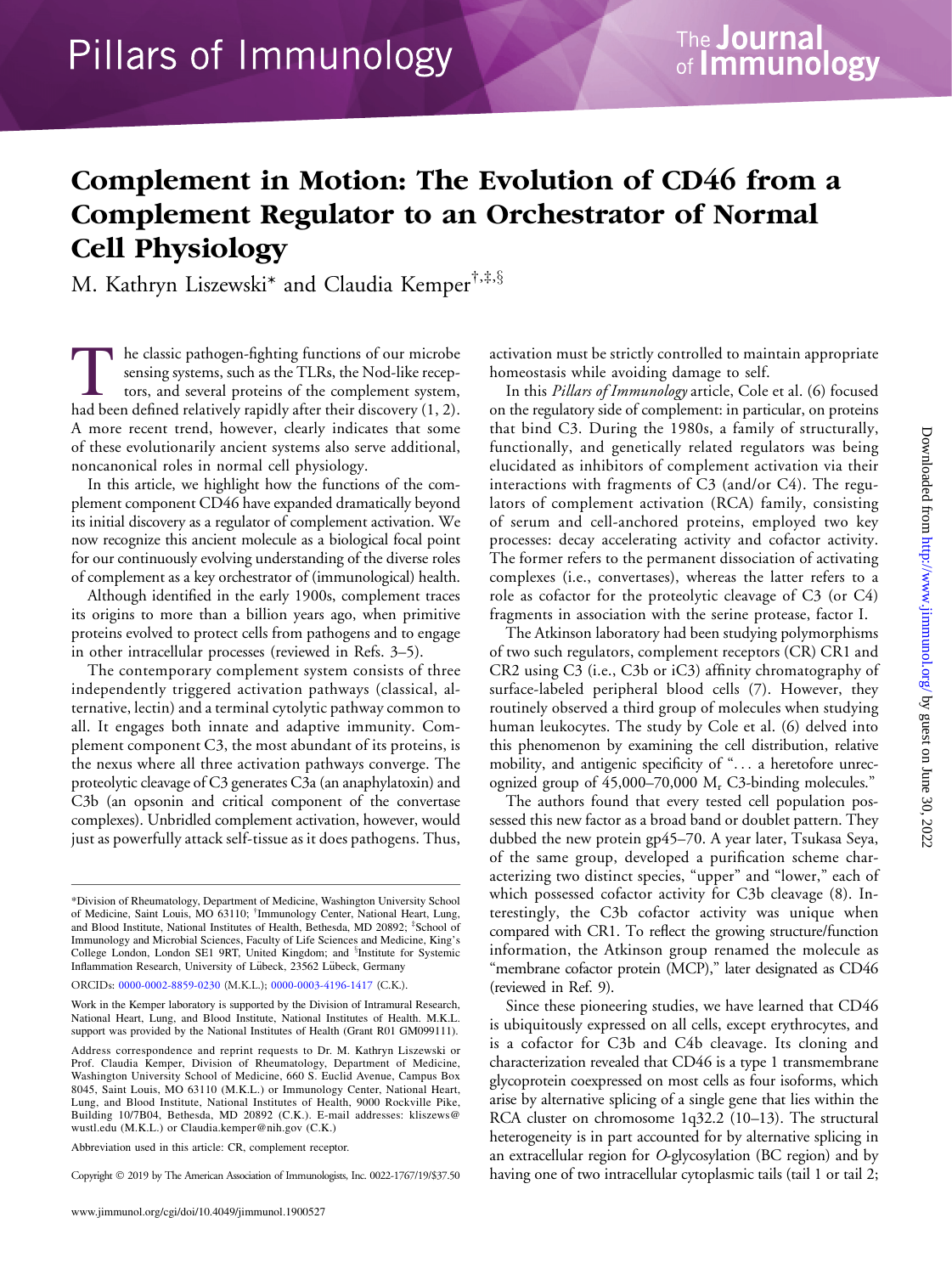termed CYT-1 or CYT-2, respectively). These isoforms are thus described as CD46-BC1, -BC2, -C1, and -C2.

An early indication that there is more to this molecule than mere complement regulative activity was the finding that CD46 plays a role in reproduction; specifically, in the interaction between the oocyte and sperm during fertilization (reviewed in Refs. 14, 15). Further, CD46 has been called a "pathogen magnet" because it is usurped by nine pathogens (four viruses and five bacterial species) [(16) and reviewed in Ref. 17].

Attention surrounding this intriguing molecule then gathered substantial traction beyond those with direct interest in complement after the first disease association was found by Richards et al. (18). A heterozygous CD46 mutation predisposed to a rare thrombotic microangiopathic-based disease (atypical hemolytic uremic syndrome) (18). Currently, there are more than 60 disease-associated CD46 mutations. Although most have been linked to atypical hemolytic uremic syndrome, new putative links to other diseases also have been identified (reviewed in Ref. 17).

As we gained a better understanding of the role of CD46 in endothelial biology, which protects vascular space against unwanted complement deposition, it was also realized that the signaling capacity of CD46 broadly impacts cellular behavior. Specifically, CD46-mediated intracellular signals 1) regulate autophagy during pathogen invasion of epithelial cells (19); 2) are important for macrophage activity, including cytokine and NO production, as well as Ag presentation (20); and 3) regulate T cell activation via providing costimulatory signals during TCR engagement (21).

This indicated that CD46, although initially discovered as a complement regulator, also functions as a complement receptor. Indeed, a closer look into the activities of CD46 during T cell activation demonstrated how central its signaling capacity is to normal cell homeostasis and effector function. Importantly, on T cells, CD46 is engaged and activated in an autocrine fashion by T cell–generated C3b, rather than via serum-derived C3b (22), suggesting compartmentalization of CD46's functions during serum complement activation and immune cell stimulation.

The Kemper laboratory then demonstrated that intrinsic CD46 stimulation is required for the upregulation of nutrient channels, including the glucose transporter GLUT1 (SLC2A1), the large neutral amino acid transporter LAT1 (SLC7A5/ SLC3A2), and the cationic amino acid transporter CAT1 (SLC7A1), as well as the expression of metabolic enzymes, such as fatty acid synthase by human  $CD4^+$  and  $CD8^+$ T cells. In addition, CD46—and particularly the activity of CD46 CYT-1—mediates assembly of the key nutrient-sensing mammalian target of rapamycin (mTOR) machinery, which enables the high levels of glycolysis and oxidative phosphorylation that are needed for IFN-g production and Th1 induction (23–25). Consequently, patients with CD46 deficiency cannot mount Th1 responses, have reduced cytotoxic  $CD8<sup>+</sup>$  T cell activity, and suffer from recurrent infections (25, 26).

This work tightly connected CD46, rather unexpectedly, with key physiological pathways, particularly with those of a metabolic nature. Moreover, although a Th1-driving activity for CD46 was in line with the common understanding that complement underlies protective immunity, the discovery that signals mediated by CYT-2 then initiate the safe contraction of Th1 responses through a "metabolic shutdown" demonstrated conclusively that CD46 also partakes in the T cell homeostasis (27, 28). These findings triggered a rethinking in the field about the tight relationship between pathogens and CD46, particularly because any given pathogen relies on the metabolic machinery of the cell it invades for its own propagation. Thus, there are ongoing studies assessing if pathogens may use CD46-driven metabolic reprogramming to their advantage.

Although these new noncanonical functions for CD46 have mostly been carved in human T cells, CD46 is ubiquitously expressed, strongly indicating that its regulation of metabolism occurs in a broad range of cells and, hence, may impact their respective effector functions (22).

However, conclusively probing the in vivo roles of CD46 has proven difficult because wild-type mice (and rodents in general) only express "membrane cofactor protein" (gene: Cd46) on the inner acrosomal membrane of spermatozoa and in the eye (29, 30). A functional homolog that mimics the activity of "human CD46" in mice remains to be defined —thus, there is currently no small animal model available to study CD46 biology in vivo. It is unclear why mice rid themselves of CD46 during evolution and what exact path rodent cells took to regulate the molecular mechanisms controlled by CD46 in humans. An intuitive possibility is, of course, that they aimed to protect themselves against CD46-binding pathogens, similar to New World monkeys that have modified their CD46 structure to avoid measles virus infections (31). Rooted in the observation that a direct interaction between the Notch ligand Jagged-1 and CD46 controls human  $CD4^+$ T cell homeostasis (26) and that murine Notch mimics the majority of CD46's functions, one viable possibility considered in the field is that Notch may have taken on CD46's roles in mice (24).

Thus, our understanding of the multifaceted roles played by CD46 continues to be an exciting journey that began with its initial discovery by Cole et al. (6) as a key complement regulator and has blossomed into an acknowledged conductor of cell metabolism. A key role for complement in cell physiology aligns well with the growing idea that ancient pathogensensing systems may have initially evolved on a single-cell level to detect and rectify nutrient/cellular stress and only acquired pathogen-fighting capabilities when life evolved into multicellular and multiorgan organisms. CD46 likely has more surprises in store for us, and it will be critical to create the needed new tools and models to understand its full range of biology in health and disease.

### Disclosures

The authors have no financial conflicts of interest.

- 1. Creagh, E. M., and L. A. O'Neill. 2006. TLRs, NLRs and RLRs: a trinity of pathogen sensors that co-operate in innate immunity. Trends Immunol. 27: 352-357.
- 2. Kohl, J. 2006. The role of complement in danger sensing and transmission. Immunol. Res. 34: 157–176.
- 3. Nonaka, M., and A. Kimura. 2006. Genomic view of the evolution of the complement system. Immunogenetics 58: 701-713.
- 4. Elvington, M., M. K. Liszewski, and J. P. Atkinson. 2016. Evolution of the complement system: from defense of the single cell to guardian of the intravascular <sub>space</sub>. *Immunol. Rev.* 274: 9–15.
- 5. Kolev, M., and C. Kemper. 2017. Keeping it all going-complement meets metabolism. Front. Immunol. 8: 1.